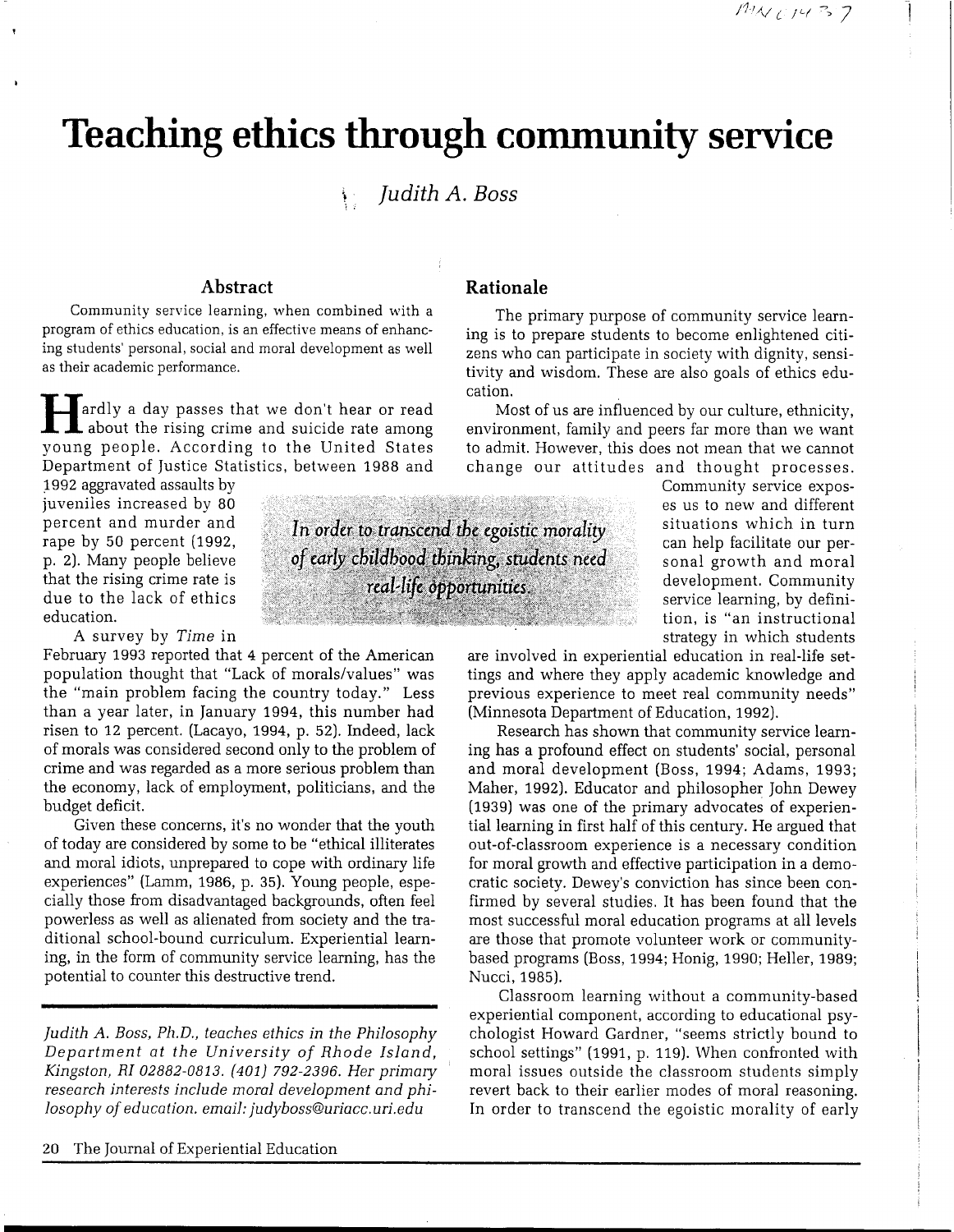childhood thinking, students need real-life opportunities to "regularly confront, wrestle with, and have to enact their moral principles in a consistent manner" (Ibid., p. 122). Community service learning, when combined with discussion of real-life moral issues and dilemmas, is one of the most effective ways of providing these opportunities for students.

Community service learning has been shown to promote awareness of social issues and to help develop a sense of civic responsibility by encouraging students to assume meaningful roles in the community where they are called upon to respond to the real needs of society as well as their own need to be "part of the solution" (Schine, 1990; Pereira, 1990; Rutter and Newman, 1989). One student who worked at a Veteran's Administration Hospital as part of a college ethics-based community service learning program wrote in the summary of his journal:<sup>1</sup>

When I first learned that we had to do community service I thought of it as being a complete drag. I felt that I had enough to do let alone work for twenty hours for free and then keep a journal. I realized after the second time I went to the VA that I really wanted to do community service. I kept thinking of the people there who needed someone to talk to. I loved working with these men. I think that I will always do community service now because of this good experience!

The next selection is from a student who volunteered in an adult literacy program:

Teaching adults how to read has been a great learning and growing experience... I was so impressed by the student's determination to learn and it puts a new sense of faith in me for the people of our world. Also, the program has spelled out to me in bright big letters, that in order for our society to end all of our social problems we need to educate all children and not just push the poor aside.

In addition to developing personal initiative and leadership skills (Maher, 1992), almost all students report that the experience strengthens their self-confidence and their self-esteem (Boss, 1994). Proper selfrespect, or what Kant terms the "principle of selflove," is considered by many ethicists to be our primary moral duty since without self-respect we are unable to respect others (Kant, 1788/ 1956, p, 20). Service learning is particularly important as a means of countering the negative self-images often found in urban youths (Harrington, 1992). A student who worked as a tutor in an inner city school wrote:

I sought to improve the confidence of my tutees by leading them to explore and experience their inner capabilities. In the process, I discovered capabilities within myself that I was not previously sure were there (though I had hoped they were!) It is a rewarding experience to participate in the improved achievement of others; for their achievements contribute to your own.

Another inner city minority student wrote in her journal conclusion:

Before this class I never paid much attention to moral issues. Part of the problem was that I was never asked my opinion on an issue ... Because of the volunteer work I feel better about myself. I feel as though I have contributed to society. When people asked me where I was going every Monday at 2:30 they were shocked that I was doing volunteer work. They knew it was for a class but it changed the way they thought about me.

The great majority of students who engage in an ethics-based community service program also repor<sup>t</sup> that they feel empowered by the experience (Boss, 1994). A student who worked at a nursing home wrote:

I would like to say that at first I thought all of this volunteer work would be overwhelming and a couple of times it did get to be too much. But, now that it is all over and I look back on it, I am very proud to have affected so many lives with such little ways.

Another student with a disability wrote that the community service work:

... made me do physical things that I just never attempted before out of embarrassment--raking, moving big things ... I did jobs I just normally would never try. I guess when I think about it now, the volunteer work was truly rewarding to the people I· helped, and especially to myself...

Community service learning also changes the way students, and teachers, think about other people by bringing them into contact with people they might otherwise never get to know. These experiences help to increase students' moral sensitivity and expand their moral community. The following excerpts are from a student who volunteered at a Veteran Administration Hospital, and a student who worked in a nursing home:

When I first went to the VA hospital, I was very nervous. I had in my mind a stereotype of what the psychiatric unit and those patients would be like. It amazed me at how a lot of the patients looked like people I would see everyday! It made me really think. I learned a lot through this experience. Some of the people in these places just need someone to talk to... One of the most important things that I learned was not to stereotype people and also to reach out and help people who need it. I also learned how important community service is in helping a person grow. For me it was a very valuable experience.

Volume 18, No. 1 May 1995

photocopy of our original

 $\cdots$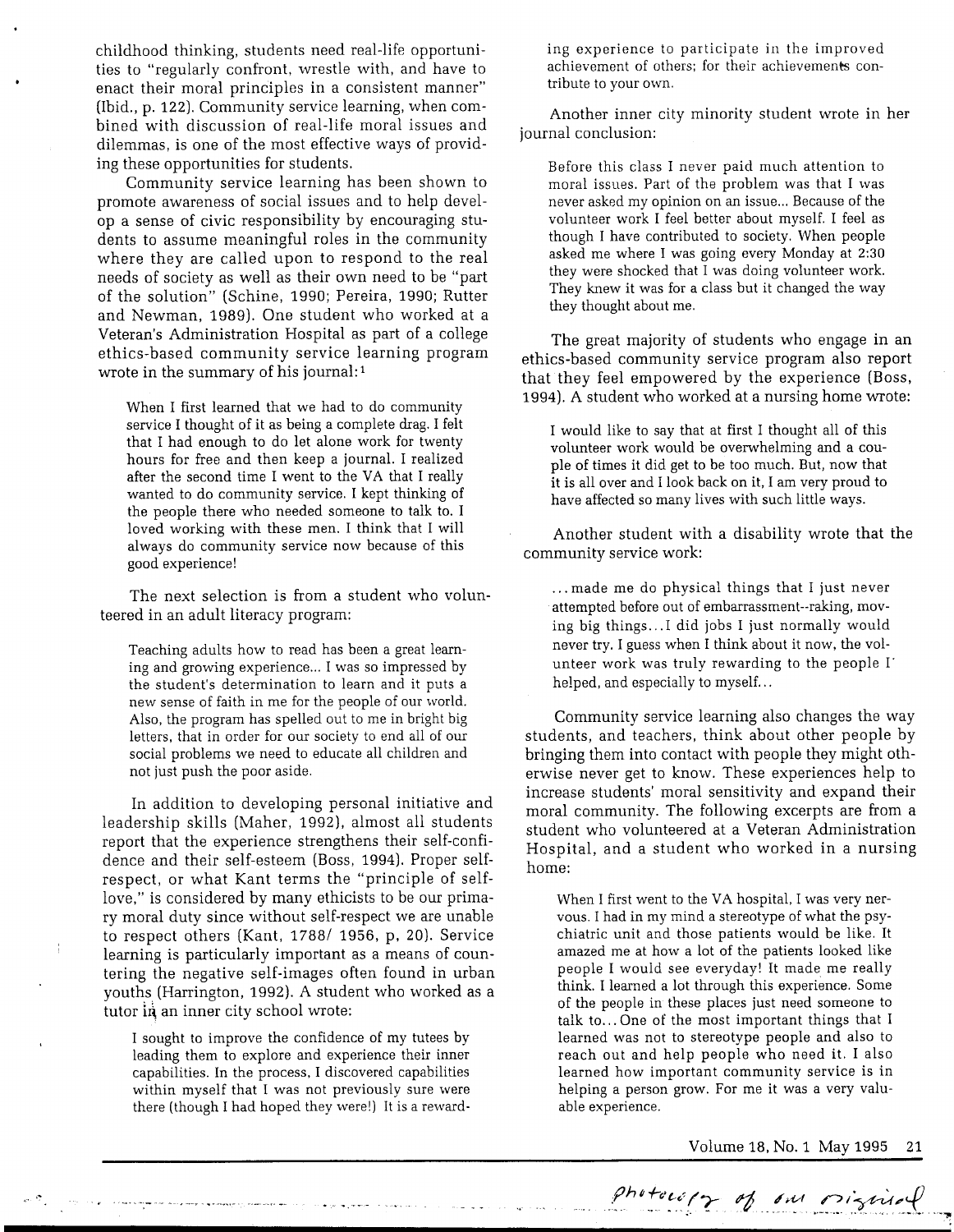... the experiences I had at the [nursing] home were very rewarding. I got a great deal of satisfaction out of what I accomplished as an individual. My day to day interaction with the elderly gave me a great deal of intrinsic satisfaction. It felt really good knowing that I had brought a little slice of joy into the hearts of the residents of the home. Individually it was a great learning experience, I felt that with every visit I learned something new...

Previous to my service work I had always stereotyped homes as being gloomy places where the elderly went to die... What I found was that a nursing home is a place where elderly people can go to get the love, care and respect they deserve.

Another welcome benefit of community service learning is in the area of communication skills (Nelms, 1991). Structured reflection on community service, unlike traditional writing assignments, encourages students to "read and write their world" by actively engaging them in the struggles of the real world (Greco, 1992). The study of ethical reasoning gives students direction and insight in their struggle to improve themselves and their communities. A minority student who worked in a soup kitchen and shelter for the homeless wrote in her journal:

During my two months of community service, I had developed a new perspective on the way that I treat people. I had never treated the home-less people with enough respect, if I had given them any at all. I [now] have a new outlook on things. I mean, I understand that it is not their fault for being in an unfortunate situation, and I wish that more would be done to help them. I think I have become a better person and this community service has help me to broaden my moral community in that I now include the homeless. This was a great task for me, because I think that I had become selfish in my ways. [I thought] that I was merely a product of my environment, but I can no longer use that as an excuse to justify my arro- gance ... The experience has helped me to incorporate more self-respect for the homeless, and for myself... it feels good to have a part of me opened up, like a budding flower opens up its petals to eat the sunshine, in order that it will receive nourishment and reach its full potential.

The positive effect of community service learning on academic performance is especially encouraging. At-risk students who engage in community service as part of their curriculum have higher grades in language arts and mathematics, as. well as fewer class absences (Levinson & Felberbaum, 1993; Hannah and Dworkowitz, 1992). Community service learning has also been found to be effective in preventing school dropout and in increasing employment placement opportunities and employment satisfaction upon com<sup>p</sup>letion of school of at-risk minority and immigrant youth as well as nontraditional adult education students (Adler & Cragin, 1993; Gordon, 1992).

-~ ...... I

# **Components of a successful ethics-based community service learning program**

Moral development and moral reasoning is an important component of a person's self-concept as well as their ability to interact effectively within society. Consequently, to ignore students' growing concern with moral issues and their own moral development is to do them and the wider community a great disservice. Community service projects, on their own, are relatively ineffective in promoting moral and personal growth in students. (Boss, 1994) In order to be effective, community service learning needs to include the following elements:1) Community service; 2) Discussion of real-life ethical dilemmas; and 3) Personality development interventions (Rest, 1988). Teacher involvement is also an important component of a successful program.

It also has been found that moral development and personal growth in students is brought about by a combination of social and cognitive disequilibrium (Walker, 1986). Both types of disequilibrium are potentially present in a community service learning program. Social disequilibrium results from exposure to social experiences, such as homelessness and nursing homes, that differ radically from those students normally encounter. Cognitive disequilibrium results from exposure to "real-life"-as opposed to merely hypothetical or academic-ideas that conflict with the student's accepted world view. Some researchers argue that social disequilibrium may be even more important for moral development, especially in female students (Haan, 1985).

Service projects which create social disequilibrium need to be supplemented with opportunities for discussion of real-life dilemmas or sources of cognitive disequilibrium which engage students in active problem-solving of controversial moral issues. In addition, a study of developmental psychology and discussions of the personal meaning and relevance of the community service experiences helps students make the experience integrate the experiences into their personality.

#### 1. Community service projects

The types of service projects chosen depend on several factors including community needs, availability, transportation and time, academic requirements, and student interest and ability. The involvement of the community, of students and their families, and of teachers and the administration are all important in establishing a successful service learning program.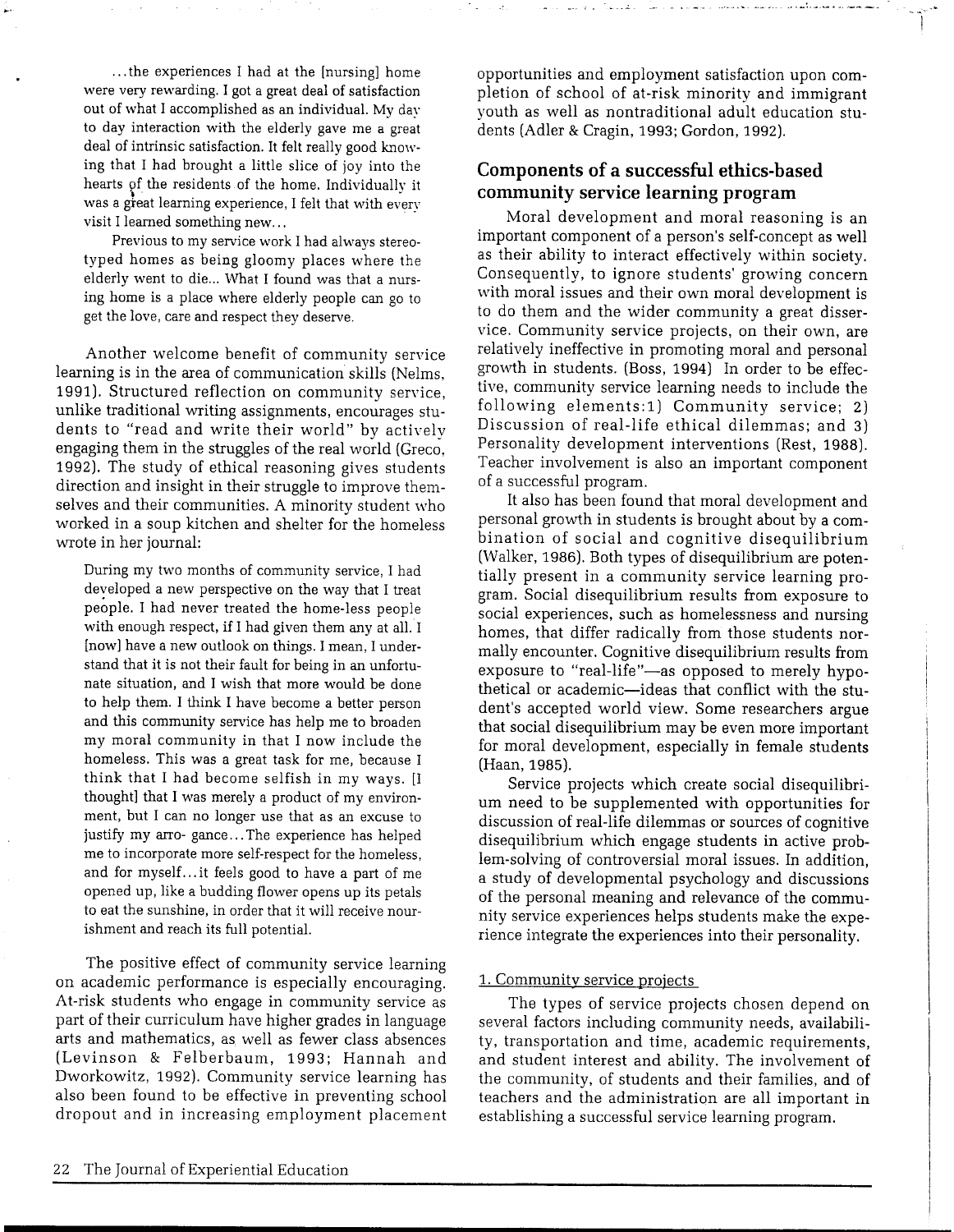Students should be provided with information on the service sites. This can be accomplished through the use of brochures, videos, speakers from the agencies or on-site visits. Some schools have centers or a staff person which help match students with community service agencies. Select potential service projects where students will come into direct contact with people in need. These projects might include soup kitchens,

shelters for the homeless, day care centers, adult literacy classes, work in multicultural recreation centers, construction projects such as Habitat for Humanity, or work as mentors or tutors in elementary schools. If the students can have some input

into the selection of a service site there is a greater probability of a successful match between the student and the community service agency.

#### 2. Discussion of real-life moral issues

In order to work toward successfully resolving moral dilemmas students first need a background in ethics and moral reasoning. Ethical instruction is often ignored in our schools because of the current emphasis on individual freedom and family autonomy over commitment to the group.

The traditional moral indoctrination approach, in which teachers or other authority figures impose values on young people, is generally regarded as unacceptable. Rather than helping students to become independent and critical moral thinkers, value indoctrination simply makes them more unquestioningly dependent on authority figures. It is difficult for teachers, because of their position of power and authority over students, to avoid using subtle forms of value indoctrination. Since the majority of teachers, like most North American adults, are at the society-maintaining stages of moral reasoning (Kohlberg, 1 971), caution should be taken not to impose cultural standards which are not grounded in universal moral principles on students in the name of morality.

The values clarification or value neutral approach, which was touted as providing a compromise between individual freedom to believe as one pleases and the moral indoctrination approach, is equally unsatisfactory as a means of ethical education. It has been shown to have no significant effect on students' actual moral development and, indeed, may even hinder moral and social development. (Lovin, 1988; Gabler and Gabler, 1987). A values neutral approach often serves to "confirm" the more immature students' belief that morality is all relative and that anything goes as long as one believes its right for them-be it drug-dealing, gang killings or helping out in a soup kitchen--thus leaving students feeling adrift in a world with no real values.

Psychologists such as Jean Piaget (1932), Lawrence Kohlberg (1971) and Carol Gilligan (1982) noted that people pass through different stages of moral development on their way to moral maturity. Moral development can be facilitated through exposure to certain experiences. Community service learning in particular

has been found to be <sup>a</sup> powerful pedagogical tool for enhancing a student's moral development. The progressive, developmental approach to ethics education involves neither imposing values on students nor tolerating destructive values. Rather

it entails nurturing the student's natural moral sense through guided discussion of real-life experiences.

#### 3. Personality development interventions

The third component of an effective community service learning program is personality development interventions. Exercises which encourage students to reflect on their service work and the different moral issues in their lives increase students' self-awareness as well as their moral sensitivity to the community around them. Journaling provides one of the best means for students to reflect on their service experience and their own personal development.

# 4. Teacher involvement

A fourth component--teacher involvement--should be added if the course is to be successful and satisfying not only for students but for the teacher as well. Teachers should become involved in community service themselves, either on their own or on-site with their students. The benefits of service learning on one's moral and social development is not limited to young people. Teachers as well as students can become entrenched in ethnocentric or egocentric world views. This can be particularly problematic if a teacher is working in a multicultural classroom. Indeed, some teacher training programs now recommend that community service be required for prospective teachers (Sullivan, 1993).

# **Conclusion**

Community service learning, combined with a program of ethics education, is an effective means of enhancing students' personal and moral development as well as their academic performance. In a time when juvenile crime and school dropout rates are reaching epidemic proportions we can no longer afford to con-